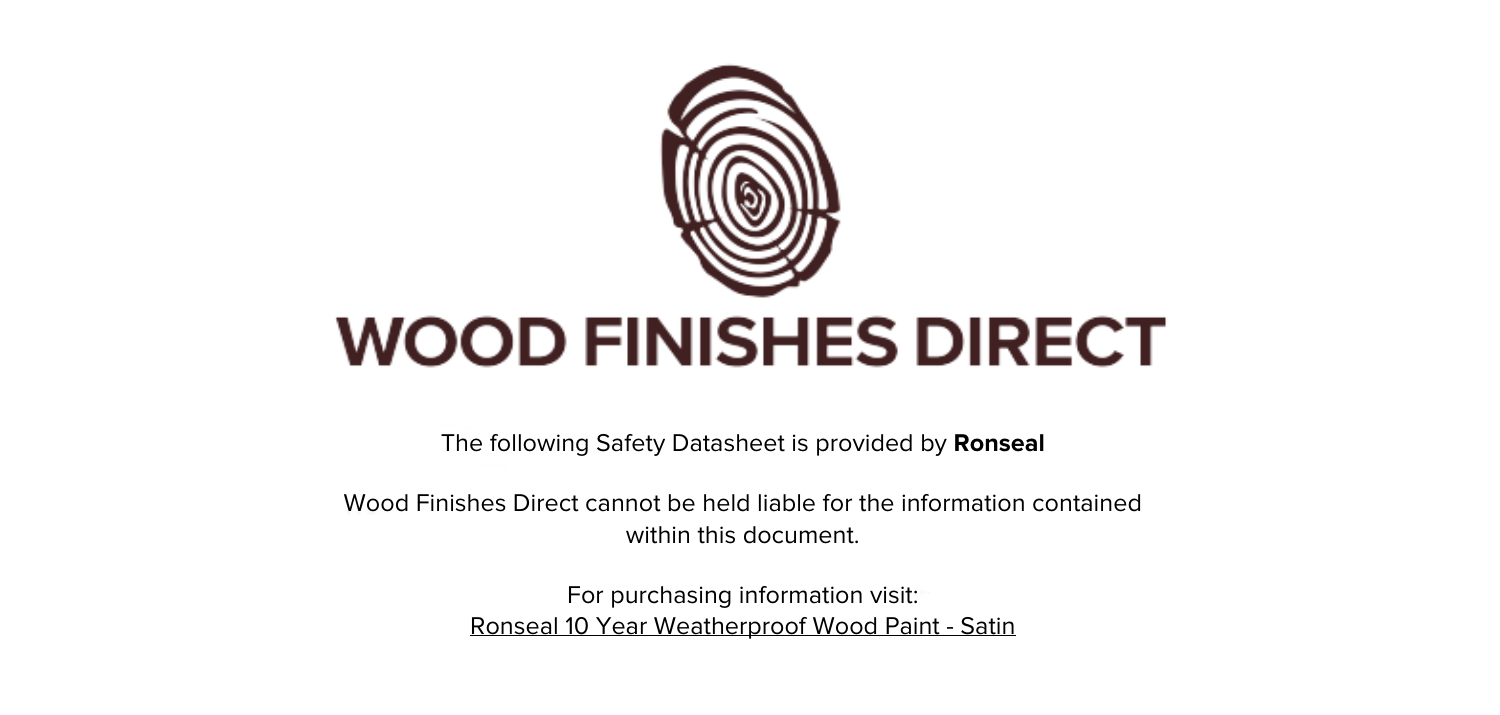# **SAFETY DATA SHEET**

|                                                                                                                     |                                     | SECTION 1: Identification of the substance/mixture and of the company/undertaking                            |
|---------------------------------------------------------------------------------------------------------------------|-------------------------------------|--------------------------------------------------------------------------------------------------------------|
| 1.1 Product identifier<br><b>Product name</b><br><b>Product code</b>                                                | : RONB00502-01                      | : RONSEAL 10 YEAR WEATHERPROOF WOOD PAINT                                                                    |
| <b>Material uses</b>                                                                                                | : Paint or paint related material.  | 1.2 Relevant identified uses of the substance or mixture and uses advised against                            |
| 1.3 Details of the supplier of the safety data<br>sheet                                                             |                                     | <b>National contact</b>                                                                                      |
| Sherwin Williams Diversified Brands Limited<br><b>Thorncliffe Park</b><br>Chapeltown<br>Sheffield<br><b>S35 2YP</b> |                                     | Sherwin Williams Diversified Brands Limited<br><b>Thorncliffe Park</b><br>Chapeltown<br>Sheffield<br>S35 2YP |
| e-mail address of person<br>responsible for this SDS                                                                | : sds@ronseal.co.uk                 |                                                                                                              |
| 1.4 Emergency telephone number<br><b>National advisory body/Poison Centre</b>                                       |                                     |                                                                                                              |
| Telephone number                                                                                                    |                                     | : 111 (general public) and 0344 892 111 (Medical professional (NHS) only)                                    |
| <b>Supplier</b>                                                                                                     |                                     |                                                                                                              |
| <b>Telephone number</b>                                                                                             | $: +44(0)1142467171(08:30 - 17:00)$ |                                                                                                              |
|                                                                                                                     |                                     |                                                                                                              |

# **SECTION 2: Hazards identification**

# 2.1 Classification of the substance or mixture

**Product definition** : Mixture

#### Classification according to Regulation (EC) No. 1272/2008 [CLP/GHS]

The product is not classified as hazardous according to Regulation (EC) 1272/2008 as amended.

See Section 16 for the full text of the H statements declared above.

See Section 11 for more detailed information on health effects and symptoms.

| 2.2 Label elements                    |                                                                                                                                  |
|---------------------------------------|----------------------------------------------------------------------------------------------------------------------------------|
| Signal word                           | : No signal word.                                                                                                                |
| <b>Hazard statements</b>              | : No known significant effects or critical hazards.                                                                              |
| <b>Precautionary statements</b>       |                                                                                                                                  |
| General                               | : Read label before use. Keep out of reach of children. If medical advice is needed,<br>have product container or label at hand. |
| <b>Prevention</b>                     | : Not applicable.                                                                                                                |
| <b>Response</b>                       | : Not applicable.                                                                                                                |
| <b>Storage</b>                        | : Not applicable.                                                                                                                |
| <b>Disposal</b>                       | : Not applicable.                                                                                                                |
| <b>Supplemental label</b><br>elements | : Contains 1,2-benzisothiazol-3(2H)-one and 2-methyl-2H-isothiazol-3-one. May<br>produce an allergic reaction.                   |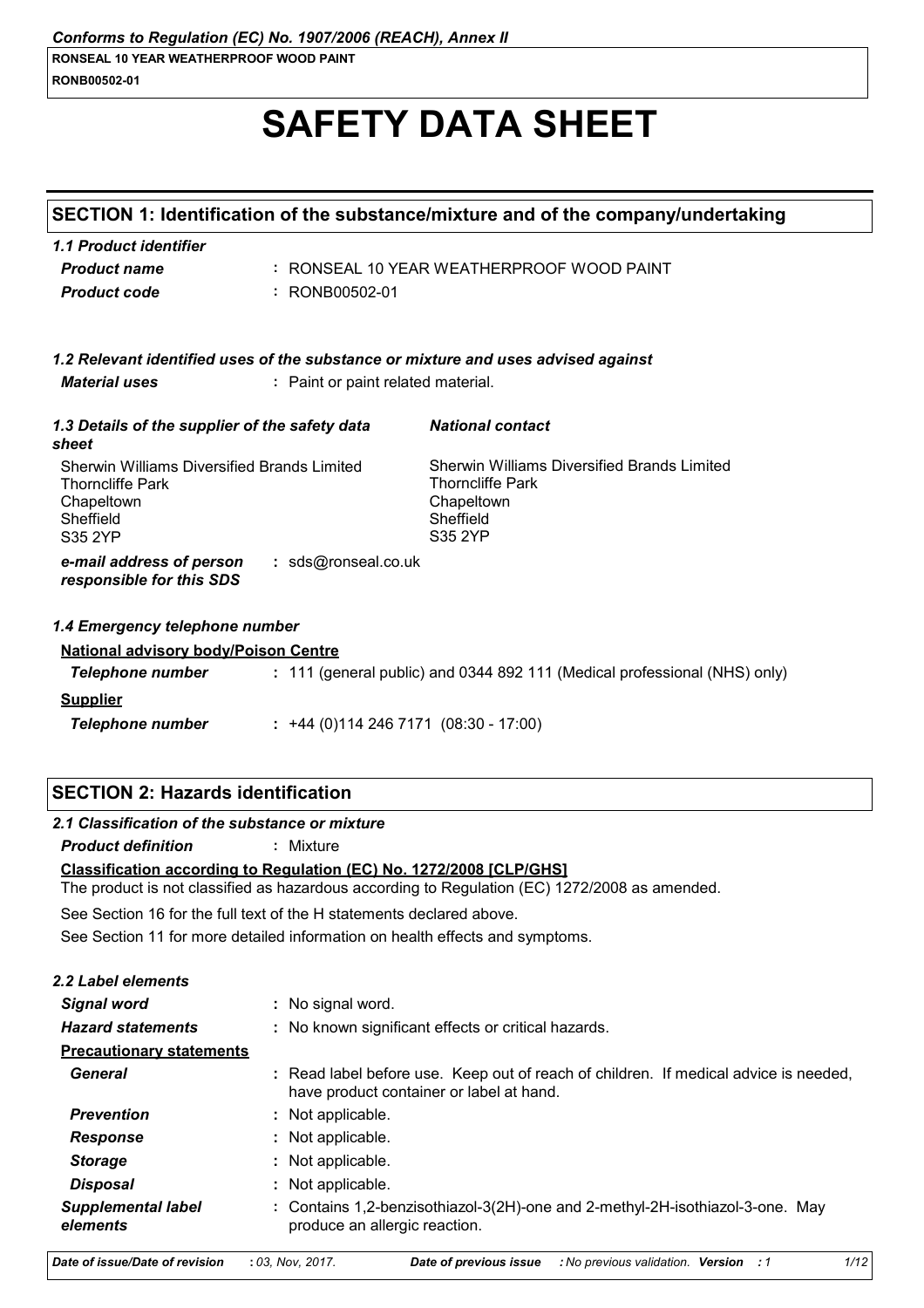#### **SECTION 2: Hazards identification**

| <b>Annex XVII - Restrictions</b><br>on the manufacture,<br>placing on the market and<br>use of certain dangerous<br>substances, mixtures and<br>articles | : Not applicable. |
|----------------------------------------------------------------------------------------------------------------------------------------------------------|-------------------|
| <b>Special packaging requirements</b>                                                                                                                    |                   |
| <b>Containers to be fitted</b><br>with child-resistant<br>fastenings                                                                                     | : Not applicable. |
| <b>Tactile warning of danger : Not applicable.</b>                                                                                                       |                   |

#### 2.3 Other hazards

Other hazards which do : None known. not result in classification

# **SECTION 3: Composition/information on ingredients**  $\mathbf{r}$

#### 3.2 Mixture

| <b>Product/ingredient</b><br>name | <b>Identifiers</b>                                              | $\%$     | <b>Regulation (EC) No. 1272/2008 [CLP]</b>                                                                                                                                                                                                      | <b>Type</b> |
|-----------------------------------|-----------------------------------------------------------------|----------|-------------------------------------------------------------------------------------------------------------------------------------------------------------------------------------------------------------------------------------------------|-------------|
| Propylene Glycol                  | REACH #:<br>01-2119456809-23<br>$EC: 200-338-0$<br>CAS: 57-55-6 | $\leq$ 3 | Not classified.                                                                                                                                                                                                                                 | $[2]$       |
| 1,2-Benzisothiazolone             | EC: 220-120-9<br>CAS: 2634-33-5<br>Index: 613-088-00-6          | < 0.05   | Acute Tox. 4, H302<br><b>Skin Irrit. 2, H315</b><br>Eye Dam. 1, H318<br><b>Skin Sens. 1, H317</b><br>Aquatic Acute 1, H400 (M=1)                                                                                                                | $[1]$       |
| 2-Methyl-4-isothiazolin-<br>3-one | IEC: 220-239-6<br>CAS: 2682-20-4                                | < 0.1    | Acute Tox. 3, H301<br>Acute Tox. 2, H330<br>Skin Corr. 1B, H314<br>Eye Dam. 1, H318<br>Skin Sens. 1A, H317<br>Aquatic Acute 1, H400 (M=1)<br>Aquatic Chronic 2, H411<br>See Section 16 for the full text of the H<br>statements declared above. | $[1]$       |

There are no additional ingredients present which, within the current knowledge of the supplier and in the concentrations applicable, are classified as hazardous to health or the environment, are PBTs or vPvBs or have been assigned a workplace exposure limit and hence require reporting in this section.

Type

[1] Substance classified with a health or environmental hazard

[2] Substance with a workplace exposure limit

[3] Substance meets the criteria for PBT according to Regulation (EC) No. 1907/2006, Annex XIII

[4] Substance meets the criteria for vPvB according to Regulation (EC) No. 1907/2006, Annex XIII

[5] Substance of equivalent concern

[6] Additional disclosure due to company policy

Occupational exposure limits, if available, are listed in Section 8.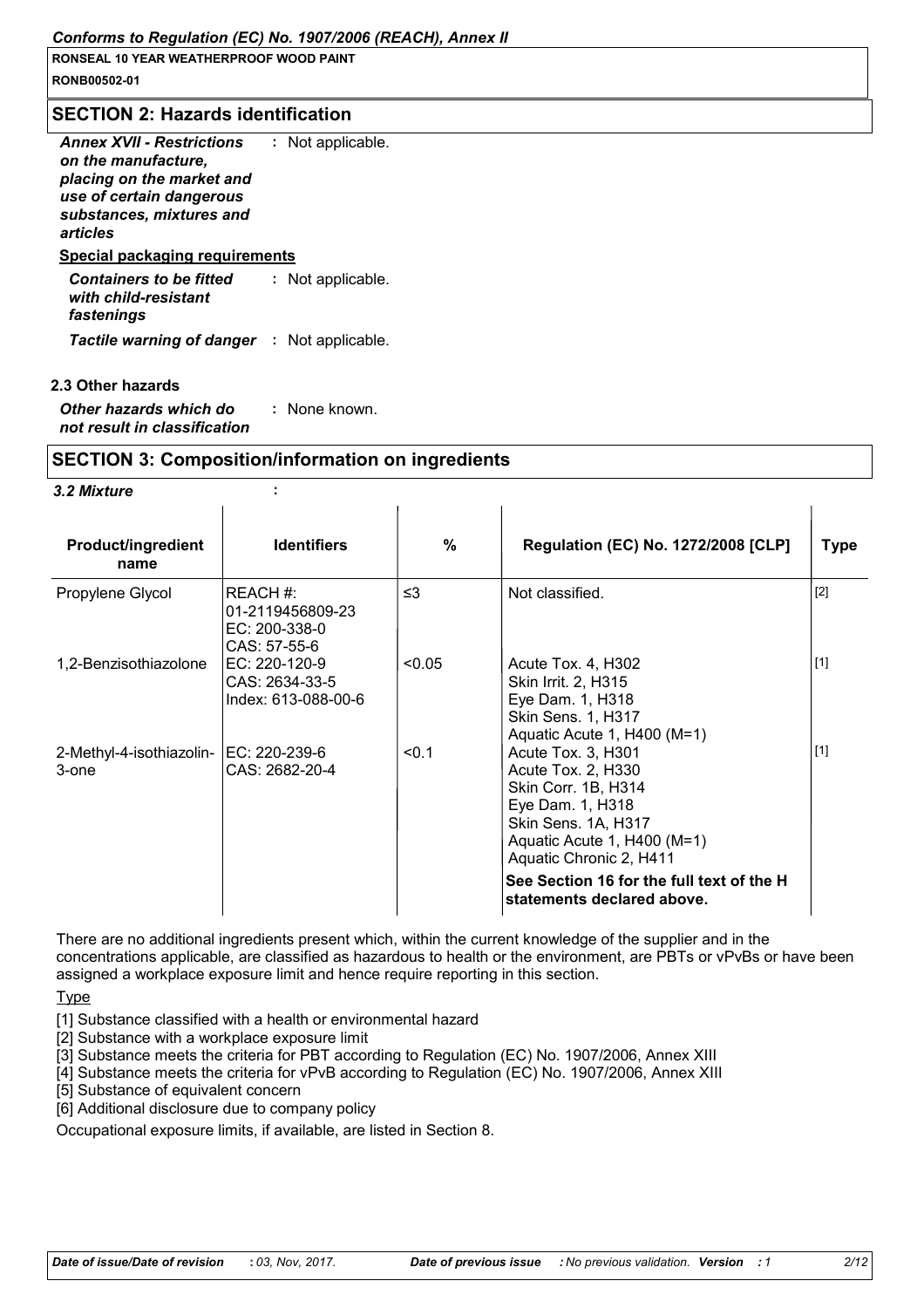#### **SECTION 4: First aid measures**

#### 4.1 Description of first aid measures

| General                           | : In all cases of doubt, or when symptoms persist, seek medical attention. Never give<br>anything by mouth to an unconscious person. If unconscious, place in recovery<br>position and seek medical advice. |
|-----------------------------------|-------------------------------------------------------------------------------------------------------------------------------------------------------------------------------------------------------------|
| Eye contact                       | : Remove contact lenses, irrigate copiously with clean, fresh water, holding the<br>eyelids apart for at least 10 minutes and seek immediate medical advice.                                                |
| <i><b>Inhalation</b></i>          | : Remove to fresh air. Keep person warm and at rest. If not breathing, if breathing is<br>irregular or if respiratory arrest occurs, provide artificial respiration or oxygen by<br>trained personnel.      |
| <b>Skin contact</b>               | : Remove contaminated clothing and shoes. Wash skin thoroughly with soap and<br>water or use recognised skin cleanser. Do NOT use solvents or thinners.                                                     |
| Ingestion                         | : If swallowed, seek medical advice immediately and show the container or label.<br>Keep person warm and at rest. Do NOT induce vomiting.                                                                   |
| <b>Protection of first-aiders</b> | : No action shall be taken involving any personal risk or without suitable training.                                                                                                                        |

#### 4.2 Most important symptoms and effects, both acute and delayed

There are no data available on the mixture itself. The mixture has been assessed following the conventional method of the CLP Regulation (EC) No 1272/2008 and is classified for toxicological properties accordingly. See Sections 2 and 3 for details.

Exposure to component solvent vapour concentrations in excess of the stated occupational exposure limit may result in adverse health effects such as mucous membrane and respiratory system irritation and adverse effects on the kidneys, liver and central nervous system. Symptoms and signs include headache, dizziness, fatigue, muscular weakness, drowsiness and, in extreme cases, loss of consciousness.

Solvents may cause some of the above effects by absorption through the skin. Repeated or prolonged contact with the mixture may cause removal of natural fat from the skin, resulting in non-allergic contact dermatitis and absorption through the skin.

If splashed in the eyes, the liquid may cause irritation and reversible damage.

This takes into account, where known, delayed and immediate effects and also chronic effects of components from short-term and long-term exposure by oral, inhalation and dermal routes of exposure and eve contact.

Contains 1,2-benzisothiazol-3(2H)-one, 2-methyl-2H-isothiazol-3-one. May produce an allergic reaction.

#### 4.3 Indication of any immediate medical attention and special treatment needed

| Notes to physician  | : Treat symptomatically. Contact poison treatment specialist immediately if large<br>quantities have been ingested or inhaled. |
|---------------------|--------------------------------------------------------------------------------------------------------------------------------|
| Canallia trantmanta | Na annaifin trantmant                                                                                                          |

**Specific treatments** : No specific treatment.

See toxicological information (Section 11)

| <b>SECTION 5: Firefighting measures</b> |                                                                 |  |
|-----------------------------------------|-----------------------------------------------------------------|--|
| 5.1 Extinguishing media                 |                                                                 |  |
| <b>Suitable extinguishing</b><br>media  | : Recommended: alcohol-resistant foam, carbon dioxide, powders. |  |
| Unsuitable extinguishing<br>media       | : Do not use water jet.                                         |  |

#### 5.2 Special hazards arising from the substance or mixture

| <b>Hazards from the</b><br>substance or mixture | : Fire will produce dense black smoke. Exposure to decomposition products may<br>cause a health hazard.                    |
|-------------------------------------------------|----------------------------------------------------------------------------------------------------------------------------|
| <b>Hazardous combustion</b><br>products         | Decomposition products may include the following materials: carbon monoxide,<br>carbon dioxide, smoke, oxides of nitrogen. |

#### 5.3 Advice for firefighters

| <b>Date of issue/Date of revision : 03. Nov. 2017.</b> |  | <b>Date of previous issue</b> : No previous validation. Version : 1 |  |  |  |  |
|--------------------------------------------------------|--|---------------------------------------------------------------------|--|--|--|--|
|--------------------------------------------------------|--|---------------------------------------------------------------------|--|--|--|--|

 $3/12$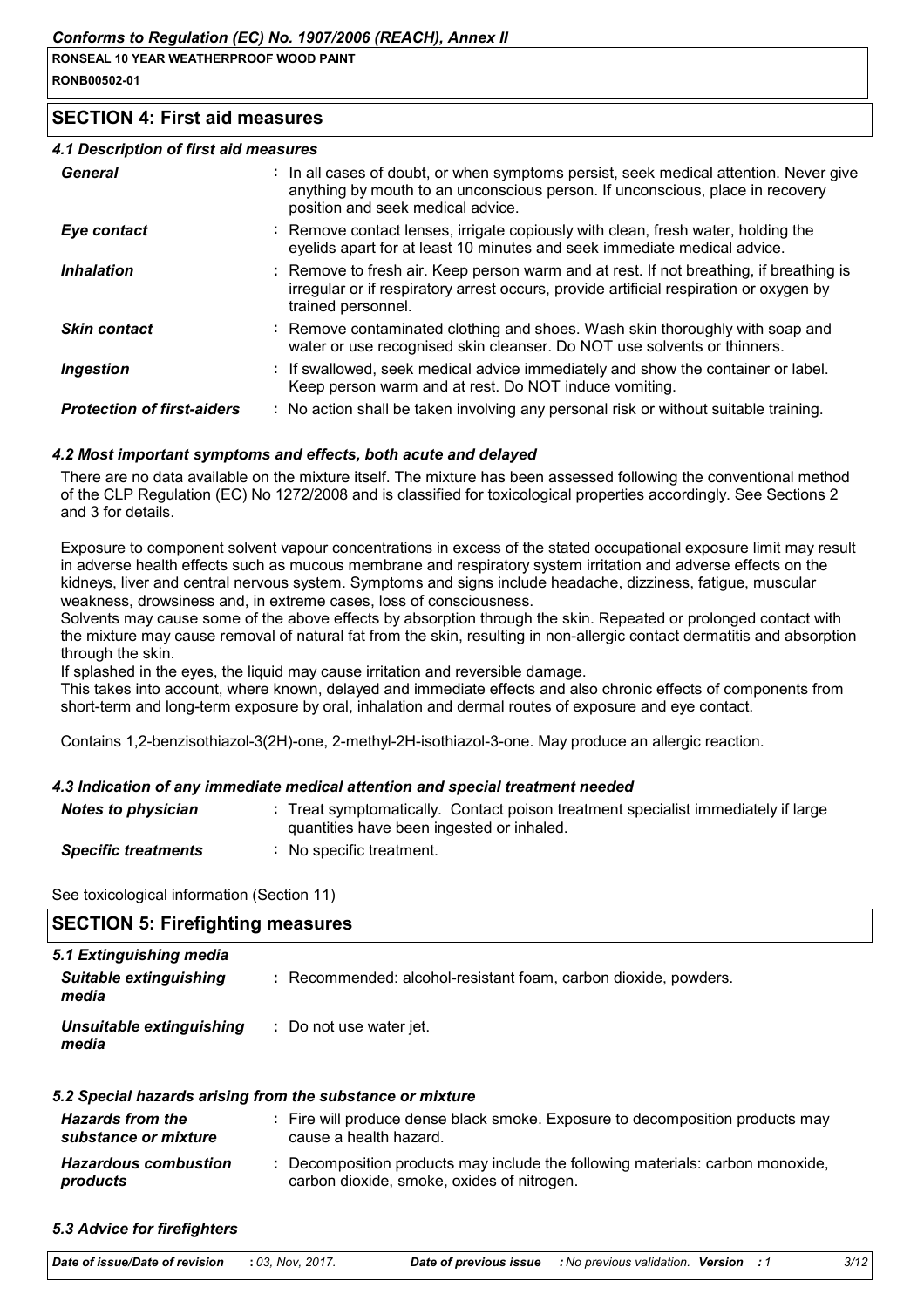| RONSEAL 10 YEAR WEATHERPROOF WOOD PAINT |  |
|-----------------------------------------|--|
| RONB00502-01                            |  |

| <b>SECTION 5: Firefighting measures</b>                  |  |                                                                                                                    |
|----------------------------------------------------------|--|--------------------------------------------------------------------------------------------------------------------|
| <b>Special protective actions</b><br>for fire-fighters   |  | : Cool closed containers exposed to fire with water. Do not release runoff from fire to<br>drains or watercourses. |
| <b>Special protective</b><br>equipment for fire-fighters |  | : Fire-fighters should wear positive pressure self-contained breathing apparatus<br>(SCBA) and full turnout gear.  |
|                                                          |  |                                                                                                                    |

# **SECTION 6: Accidental release measures**

Due to the organic solvents content of the mixture:

| 6.1 Personal precautions, protective equipment and emergency procedures |  |                                                                                                                                                                                                                                                                                    |  |
|-------------------------------------------------------------------------|--|------------------------------------------------------------------------------------------------------------------------------------------------------------------------------------------------------------------------------------------------------------------------------------|--|
| For non-emergency<br>personnel                                          |  | : Exclude sources of ignition and ventilate the area. Avoid breathing vapour or mist.<br>Refer to protective measures listed in sections 7 and 8.                                                                                                                                  |  |
|                                                                         |  | Keep unnecessary and unprotected personnel from entering.                                                                                                                                                                                                                          |  |
|                                                                         |  | <b>For emergency responders</b> : If specialised clothing is required to deal with the spillage, take note of any<br>information in Section 8 on suitable and unsuitable materials. See also the<br>information in "For non-emergency personnel".                                  |  |
| 6.2 Environmental<br>precautions                                        |  | : Do not allow to enter drains or watercourses. If the product contaminates lakes,<br>rivers, or sewers, inform the appropriate authorities in accordance with local<br>regulations.                                                                                               |  |
| 6.3 Methods and material<br>for containment and<br>cleaning up          |  | : Contain and collect spillage with non-combustible, absorbent material e.g. sand,<br>earth, vermiculite or diatomaceous earth and place in container for disposal<br>according to local regulations (see Section 13). Preferably clean with a detergent.<br>Avoid using solvents. |  |
| 6.4 Reference to other<br>sections                                      |  | : See Section 1 for emergency contact information.<br>See Section 8 for information on appropriate personal protective equipment.<br>See Section 13 for additional waste treatment information.                                                                                    |  |

# **SECTION 7: Handling and storage**

The information in this section contains generic advice and guidance. The list of Identified Uses in Section 1 should be consulted for any available use-specific information provided in the Exposure Scenario(s).

| 7.1 Precautions for safe<br>handling | : Due to the organic solvents content of the mixture:                                                                                                                                                                                                                                                                                                                               |
|--------------------------------------|-------------------------------------------------------------------------------------------------------------------------------------------------------------------------------------------------------------------------------------------------------------------------------------------------------------------------------------------------------------------------------------|
|                                      | Prevent the creation of flammable or explosive concentrations of vapours in air and<br>avoid vapour concentrations higher than the occupational exposure limits.<br>In addition, the product should only be used in areas from which all naked lights and<br>other sources of ignition have been excluded. Electrical equipment should be<br>protected to the appropriate standard. |
|                                      | Keep away from heat, sparks and flame. No sparking tools should be used.<br>Avoid contact with skin and eyes. Avoid the inhalation of dust, particulates, spray or<br>mist arising from the application of this mixture. Avoid inhalation of dust from<br>sanding.                                                                                                                  |
|                                      | Eating, drinking and smoking should be prohibited in areas where this material is<br>handled, stored and processed.                                                                                                                                                                                                                                                                 |
|                                      | Put on appropriate personal protective equipment (see Section 8).                                                                                                                                                                                                                                                                                                                   |
|                                      | Never use pressure to empty. Container is not a pressure vessel.                                                                                                                                                                                                                                                                                                                    |
|                                      | Always keep in containers made from the same material as the original one.                                                                                                                                                                                                                                                                                                          |
|                                      | Comply with the health and safety at work laws.                                                                                                                                                                                                                                                                                                                                     |
|                                      | Information on fire and explosion protection                                                                                                                                                                                                                                                                                                                                        |
|                                      | Vapours are heavier than air and may spread along floors. Vapours may form<br>explosive mixtures with air.                                                                                                                                                                                                                                                                          |
|                                      |                                                                                                                                                                                                                                                                                                                                                                                     |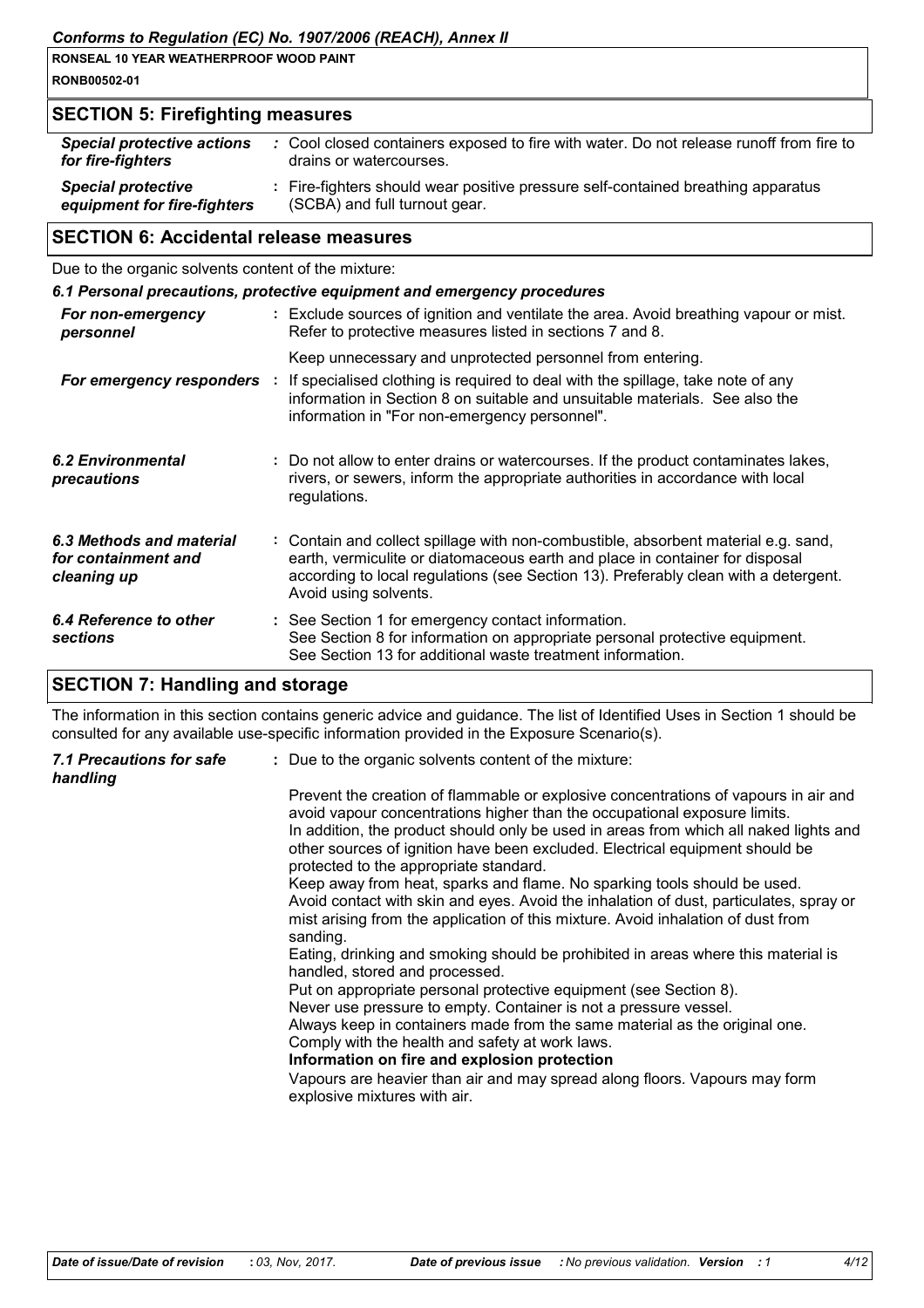Conforms to Regulation (EC) No. 1907/2006 (REACH), Annex II

RONSEAL 10 YEAR WEATHERPROOF WOOD PAINT RONB00502-01

#### **SECTION 7: Handling and storage**

| 7.2 Conditions for safe<br>storage, including any<br>incompatibilities | : Store in accordance with local regulations.<br>Notes on joint storage<br>Keep away from: oxidising agents, strong alkalis, strong acids.<br>Additional information on storage conditions<br>Observe label precautions. Store in a dry, cool and well-ventilated area. Keep away<br>from heat and direct sunlight.<br>Keep container tightly closed.<br>Keep away from sources of ignition. No smoking. Prevent unauthorised access.<br>Containers that have been opened must be carefully resealed and kept upright to<br>prevent leakage. |
|------------------------------------------------------------------------|----------------------------------------------------------------------------------------------------------------------------------------------------------------------------------------------------------------------------------------------------------------------------------------------------------------------------------------------------------------------------------------------------------------------------------------------------------------------------------------------------------------------------------------------|
|                                                                        | Contaminated absorbent material may pose the same hazard as the spilt product.<br>Store above 5°C (42°F) Protect from frost.                                                                                                                                                                                                                                                                                                                                                                                                                 |
| 7.3 Specific end use(s)                                                |                                                                                                                                                                                                                                                                                                                                                                                                                                                                                                                                              |
| <b>Recommendations</b>                                                 | Not available                                                                                                                                                                                                                                                                                                                                                                                                                                                                                                                                |

| <b>Recommendations</b>     | : Not available. |
|----------------------------|------------------|
| Industrial sector specific | : Not available. |
| solutions                  |                  |

Good housekeeping standards, regular safe removal of waste materials and regular maintenance of spray booth filters will minimise the risks of spontaneous combustion and other fire hazards.

#### Before use of this material please refer to the Exposure Scenario(s) if attached for the specific end use, control measures and additional PPE considerations.

#### **SECTION 8: Exposure controls/personal protection**

The information in this section contains generic advice and quidance. The list of Identified Uses in Section 1 should be consulted for any available use-specific information provided in the Exposure Scenario(s).

#### 8.1 Control parameters

#### **Occupational exposure limits**

| <b>Product/ingredient name</b>              |           | <b>Exposure limit values</b>                                                                                                                                                                                                                                                                                                                                                                                                                                                                                                                                                                                                                                                                                                                                                                                                                                                                                                                                                                                          |
|---------------------------------------------|-----------|-----------------------------------------------------------------------------------------------------------------------------------------------------------------------------------------------------------------------------------------------------------------------------------------------------------------------------------------------------------------------------------------------------------------------------------------------------------------------------------------------------------------------------------------------------------------------------------------------------------------------------------------------------------------------------------------------------------------------------------------------------------------------------------------------------------------------------------------------------------------------------------------------------------------------------------------------------------------------------------------------------------------------|
| Propylene Glycol                            |           | EH40/2005 WELs (United Kingdom (UK), 12/2011).<br>TWA: 10 mg/m <sup>3</sup> 8 hours. Form: Particulate<br>TWA: 474 mg/m <sup>3</sup> 8 hours. Form: Sum of vapour and particulates<br>TWA: 150 ppm 8 hours. Form: Sum of vapour and particulates                                                                                                                                                                                                                                                                                                                                                                                                                                                                                                                                                                                                                                                                                                                                                                      |
| <b>Recommended monitoring</b><br>procedures | required. | : If this product contains ingredients with exposure limits, personal, workplace<br>atmosphere or biological monitoring may be required to determine the effectiveness<br>of the ventilation or other control measures and/or the necessity to use respiratory<br>protective equipment. Reference should be made to monitoring standards, such as<br>the following: European Standard EN 689 (Workplace atmospheres - Guidance for<br>the assessment of exposure by inhalation to chemical agents for comparison with<br>limit values and measurement strategy) European Standard EN 14042 (Workplace<br>atmospheres - Guide for the application and use of procedures for the assessment<br>of exposure to chemical and biological agents) European Standard EN 482<br>(Workplace atmospheres - General requirements for the performance of procedures<br>for the measurement of chemical agents) Reference to national guidance<br>documents for methods for the determination of hazardous substances will also be |

#### **DNELs/DMELs**

No DNELs/DMELs available.

#### **PNECs**

No PNECs available

#### 8.2 Exposure controls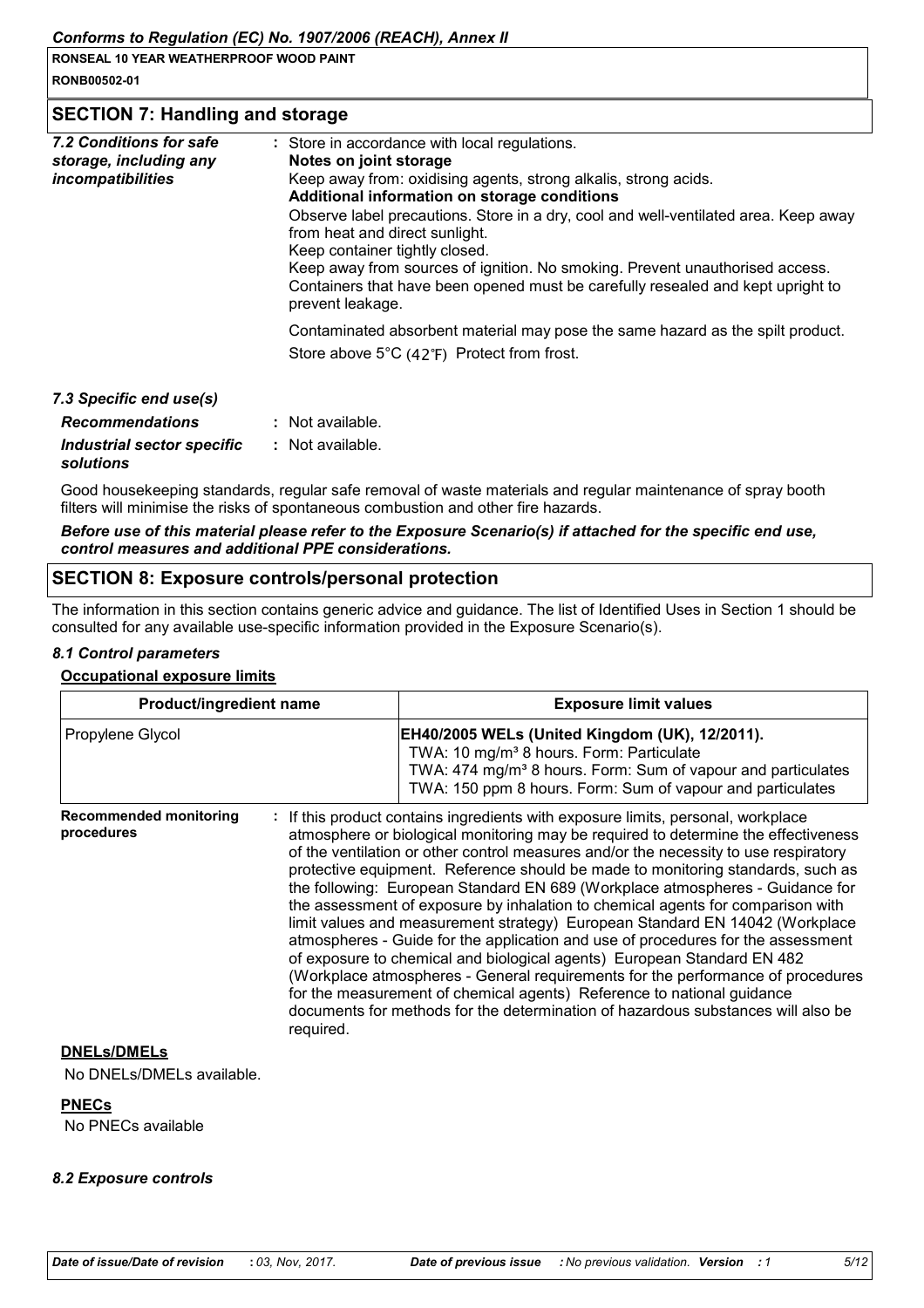|                                            | <b>SECTION 8: Exposure controls/personal protection</b>                                                                                                                                                                                                                                                                                                                                                                                                                                                                                                                                                                                                                                              |
|--------------------------------------------|------------------------------------------------------------------------------------------------------------------------------------------------------------------------------------------------------------------------------------------------------------------------------------------------------------------------------------------------------------------------------------------------------------------------------------------------------------------------------------------------------------------------------------------------------------------------------------------------------------------------------------------------------------------------------------------------------|
| <b>Appropriate engineering</b><br>controls | : Provide adequate ventilation. Where reasonably practicable, this should be<br>achieved by the use of local exhaust ventilation and good general extraction. If<br>these are not sufficient to maintain concentrations of particulates and solvent<br>vapours below the OEL, suitable respiratory protection must be worn.                                                                                                                                                                                                                                                                                                                                                                          |
|                                            | : Users are advised to consider national Occupational Exposure Limits or other<br>equivalent values.                                                                                                                                                                                                                                                                                                                                                                                                                                                                                                                                                                                                 |
| <b>Individual protection measures</b>      |                                                                                                                                                                                                                                                                                                                                                                                                                                                                                                                                                                                                                                                                                                      |
| <b>Hygiene measures</b>                    | : Wash hands, forearms and face thoroughly after handling chemical products, before<br>eating, smoking and using the lavatory and at the end of the working period.<br>Appropriate techniques should be used to remove potentially contaminated clothing.<br>Wash contaminated clothing before reusing. Ensure that eyewash stations and<br>safety showers are close to the workstation location.                                                                                                                                                                                                                                                                                                    |
| <b>Eye/face protection</b>                 | : Use safety eyewear designed to protect against splash of liquids.                                                                                                                                                                                                                                                                                                                                                                                                                                                                                                                                                                                                                                  |
| <b>Skin protection</b>                     |                                                                                                                                                                                                                                                                                                                                                                                                                                                                                                                                                                                                                                                                                                      |
| <b>Hand protection</b>                     | : Wear suitable gloves tested to EN374.                                                                                                                                                                                                                                                                                                                                                                                                                                                                                                                                                                                                                                                              |
| <b>Gloves</b>                              | : Short term exposure less than 10 minutes Continuous use Nitrile gloves.                                                                                                                                                                                                                                                                                                                                                                                                                                                                                                                                                                                                                            |
|                                            | Long Term Exposure Spill / For prolonged or repeated handling, use PE / PE<br>Laminate gloves > 8 hours (breakthrough time).                                                                                                                                                                                                                                                                                                                                                                                                                                                                                                                                                                         |
|                                            | There is no one glove material or combination of materials that will give unlimited<br>resistance to any individual or combination of chemicals.<br>The breakthrough time must be greater than the end use time of the product.<br>The instructions and information provided by the glove manufacturer on use,<br>storage, maintenance and replacement must be followed.<br>Gloves should be replaced regularly and if there is any sign of damage to the glove<br>material.<br>Always ensure that gloves are free from defects and that they are stored and used<br>correctly.<br>The performance or effectiveness of the glove may be reduced by physical/chemical<br>damage and poor maintenance. |
|                                            | Barrier creams may help to protect the exposed areas of the skin but should not be<br>applied once exposure has occurred.                                                                                                                                                                                                                                                                                                                                                                                                                                                                                                                                                                            |
|                                            | The user must check that the final choice of type of glove selected for handling this<br>product is the most appropriate and takes into account the particular conditions of<br>use, as included in the user's risk assessment.                                                                                                                                                                                                                                                                                                                                                                                                                                                                      |
| <b>Body protection</b>                     | Personnel should wear protective clothing.                                                                                                                                                                                                                                                                                                                                                                                                                                                                                                                                                                                                                                                           |
|                                            | : Personal protective equipment for the body should be selected based on the task<br>being performed and the risks involved and should be approved by a specialist<br>before handling this product.                                                                                                                                                                                                                                                                                                                                                                                                                                                                                                  |
| <b>Other skin protection</b>               | : Appropriate footwear and any additional skin protection measures should be<br>selected based on the task being performed and the risks involved and should be<br>approved by a specialist before handling this product.                                                                                                                                                                                                                                                                                                                                                                                                                                                                            |
| <b>Respiratory protection</b>              | : Use a properly fitted, particulate filter respirator complying with an approved<br>standard if a risk assessment indicates this is necessary. Recommended: A2P2<br>(EN14387). Respirator selection must be based on known or anticipated exposure<br>levels, the hazards of the product and the safe working limits of the selected<br>respirator.                                                                                                                                                                                                                                                                                                                                                 |
| <b>Environmental exposure</b><br>controls  | Do not allow to enter drains or watercourses.                                                                                                                                                                                                                                                                                                                                                                                                                                                                                                                                                                                                                                                        |

Before use of this material please refer to the Exposure Scenario(s) if attached for the specific end use, control measures and additional PPE considerations. The information contained in this safety data sheet does not constitute the user's own assessment of workplace risks, as required by other health and safety legislation. The provisions of the national health and safety at work regulations apply to the use of this product at work.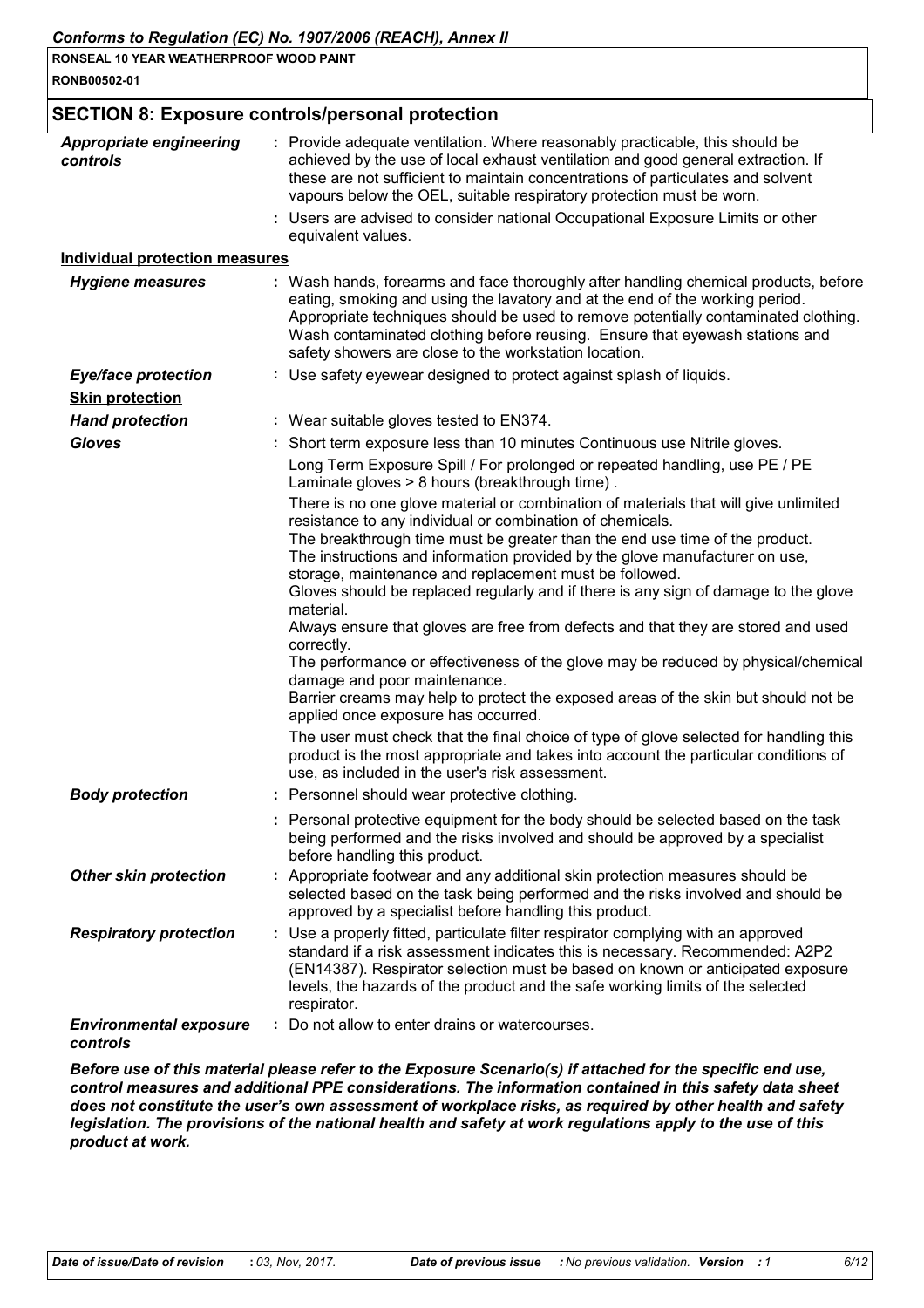# **SECTION 9: Physical and chemical properties**

# 9.1 Information on basic physical and chemical properties

| .          |  |
|------------|--|
|            |  |
| Appearance |  |
|            |  |

| <u>Appearance</u>                                      |                                                                                                                                   |
|--------------------------------------------------------|-----------------------------------------------------------------------------------------------------------------------------------|
| <b>Physical state</b>                                  | : Liquid.                                                                                                                         |
| Colour                                                 | : Various                                                                                                                         |
| <b>Odour</b>                                           | Mild.                                                                                                                             |
| <b>Odour threshold</b>                                 | Not relevant/applicable due to nature of the product.                                                                             |
| pH                                                     | Not Available (Not Tested).                                                                                                       |
| Melting point/freezing point                           | Not relevant/applicable due to nature of the product.                                                                             |
| Initial boiling point and<br>boiling range             | Not available.                                                                                                                    |
| <b>Flash point</b>                                     | : Closed cup: $>93.3^{\circ}$ C                                                                                                   |
| <b>Evaporation rate</b>                                | Slower than Ether Phase                                                                                                           |
| <b>Flammability (solid, gas)</b>                       | : Not relevant/applicable due to nature of the product.                                                                           |
| <b>Upper/lower flammability or</b><br>explosive limits | : Not relevant/applicable due to nature of the product.                                                                           |
| Vapour pressure                                        | : 2.3 kPa [at $20^{\circ}$ C]                                                                                                     |
| <b>Vapour density</b>                                  | : Not relevant/applicable due to nature of the product.                                                                           |
| <b>Relative density</b>                                | : 1.118083463                                                                                                                     |
| Solubility(ies)                                        | Not relevant/applicable due to nature of the product.                                                                             |
| Solubility in water                                    | : Not relevant/applicable due to nature of the product.                                                                           |
| <b>Partition coefficient: n-octanol/:</b><br>water     | Not relevant/applicable due to nature of the product.                                                                             |
| <b>Auto-ignition temperature</b>                       | : Not Available (Not Tested).                                                                                                     |
| <b>Decomposition temperature</b>                       | : Not relevant/applicable due to nature of the product.                                                                           |
| <b>Viscosity</b>                                       | Not Available (Not Tested).                                                                                                       |
| <b>Explosive properties</b>                            | Under normal conditions of storage and use, hazardous reactions will not occur                                                    |
| <b>Oxidising properties</b>                            | : Under normal conditions of storage and use, hazardous reactions will not occur                                                  |
| 9.2 Other information                                  |                                                                                                                                   |
| <b>Aerosol product</b>                                 |                                                                                                                                   |
| <b>Heat of combustion</b>                              | : $0.642$ kJ/g                                                                                                                    |
| <b>SECTION 10: Stability and reactivity</b>            |                                                                                                                                   |
| 10.1 Reactivity                                        | : No specific test data related to reactivity available for this product or its ingredients.                                      |
| 10.2 Chemical stability                                | : Stable under recommended storage and handling conditions (see Section 7).                                                       |
| 10.3 Possibility of<br>hazardous reactions             | No specific test data related to reactivity available for this product or its ingredients.                                        |
|                                                        | Under normal conditions of storage and use, hazardous reactions will not occur.                                                   |
| 10.4 Conditions to avoid                               | : When exposed to high temperatures may produce hazardous decomposition<br>products.                                              |
| 10.5 Incompatible materials                            | Keep away from the following materials to prevent strong exothermic reactions:<br>oxidising agents, strong alkalis, strong acids. |
| 10.6 Hazardous<br>decomposition products               | Decomposition products may include the following materials: carbon monoxide,<br>carbon dioxide, smoke, oxides of nitrogen.        |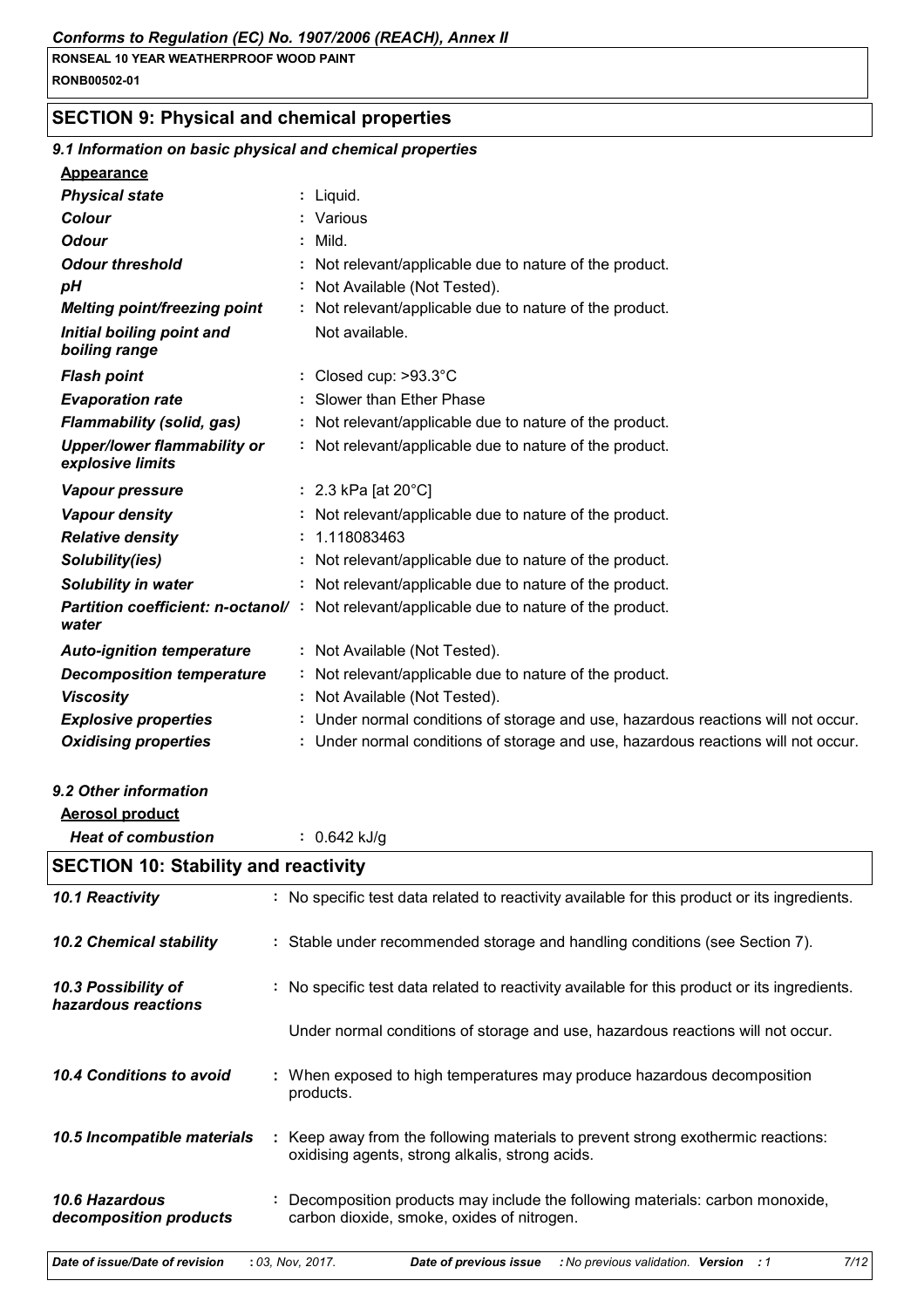## **SECTION 10: Stability and reactivity**

Refer to Section 7: HANDLING AND STORAGE and Section 8: EXPOSURE CONTROLS/PERSONAL PROTECTION for additional handling information and protection of employees.

# **SECTION 11: Toxicological information**

#### 11.1 Information on toxicological effects

There are no data available on the mixture itself. The mixture has been assessed following the conventional method of the CLP Regulation (EC) No 1272/2008 and is classified for toxicological properties accordingly. See Sections 2 and 3 for details.

Exposure to component solvent vapour concentrations in excess of the stated occupational exposure limit may result in adverse health effects such as mucous membrane and respiratory system irritation and adverse effects on the kidneys, liver and central nervous system. Symptoms and signs include headache, dizziness, fatique, muscular weakness, drowsiness and, in extreme cases, loss of consciousness.

Solvents may cause some of the above effects by absorption through the skin. Repeated or prolonged contact with the mixture may cause removal of natural fat from the skin, resulting in non-allergic contact dermatitis and absorption through the skin.

If splashed in the eyes, the liquid may cause irritation and reversible damage.

This takes into account, where known, delayed and immediate effects and also chronic effects of components from short-term and long-term exposure by oral, inhalation and dermal routes of exposure and eve contact.

Contains 1,2-benzisothiazol-3(2H)-one, 2-methyl-2H-isothiazol-3-one. May produce an allergic reaction.

#### **Acute toxicity**

| <b>Product/ingredient name</b> | Result    | <b>Species</b> | Dose       | <b>Exposure</b> |
|--------------------------------|-----------|----------------|------------|-----------------|
| l 1.2-Benzisothiazolone        | LD50 Oral | Rat            | 1020 mg/kg |                 |

#### **Acute toxicity estimates**

No data available

#### **Irritation/Corrosion**

| <b>Product/ingredient name</b> | <b>Result</b>        | <b>Species</b> | <b>Score</b> | <b>Exposure</b>        | <b>Observation</b> |
|--------------------------------|----------------------|----------------|--------------|------------------------|--------------------|
| 1,2-Benzisothiazolone          | Skin - Mild irritant | Human          | -            | 148 hours 5<br>Percent | -                  |
| <b>Conclusion/Summary</b>      | : Not available.     |                |              |                        |                    |
| <b>Sensitisation</b>           |                      |                |              |                        |                    |
| <b>Conclusion/Summary</b>      | Not available.       |                |              |                        |                    |

#### **Mutagenicity**

No data available

#### Carcinogenicity

No data available

#### **Reproductive toxicity**

No data available

#### **Teratogenicity**

No data available

#### Specific target organ toxicity (single exposure)

No data available

#### Specific target organ toxicity (repeated exposure)

No data available

#### **Aspiration hazard**

No data available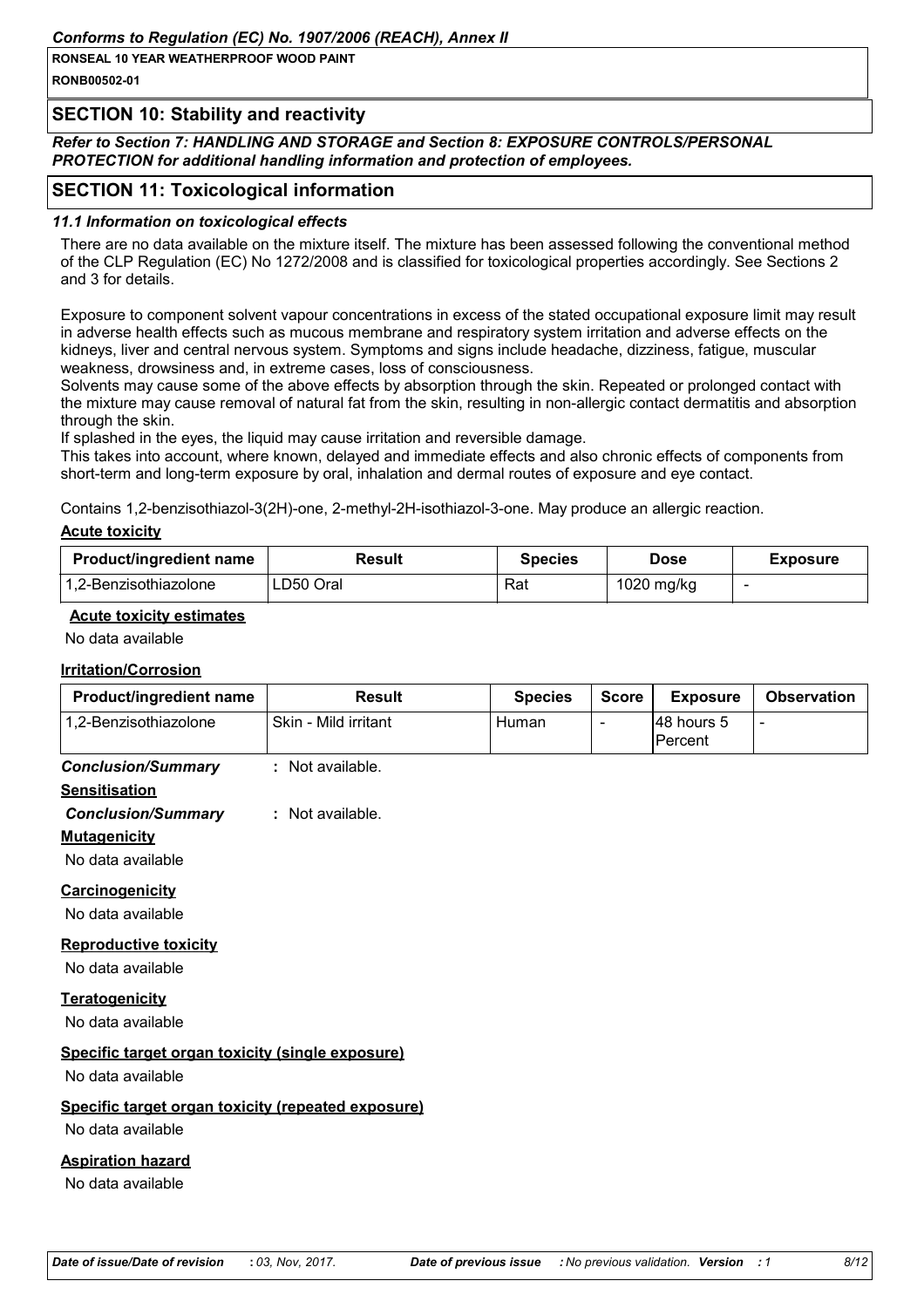#### Conforms to Regulation (EC) No. 1907/2006 (REACH), Annex II

RONSEAL 10 YEAR WEATHERPROOF WOOD PAINT RONB00502-01

## **SECTION 11: Toxicological information**

**Other information** 

: Not available.

# **SECTION 12: Ecological information**

#### 12.1 Toxicity

There are no data available on the mixture itself. Do not allow to enter drains or watercourses.

Procedure used to derive the classification according to Regulation (EC) No. 1272/2008 [CLP/GHS]. See Sections 2 and 3 for details.

| <b>Product/ingredient name</b> | <b>Result</b>                                                 | <b>Species</b>             | <b>Exposure</b> |
|--------------------------------|---------------------------------------------------------------|----------------------------|-----------------|
| 1,2-Benzisothiazolone          | Acute EC50 97 ppb Fresh water                                 | Daphnia - Daphnia magna    | 148 hours       |
|                                | Acute LC50 10 to 20 mg/l Fresh water                          | Crustaceans - Ceriodaphnia | 48 hours        |
|                                |                                                               | dubia                      |                 |
|                                | Acute LC50 167 ppb Fresh water                                | Fish - Oncorhynchus mykiss | 196 hours       |
|                                | 2-Methyl-4-isothiazolin-3-one Acute EC50 0.18 ppm Fresh water | Daphnia - Daphnia magna    | 48 hours        |
|                                | Acute LC50 0.07 ppm Fresh water                               | Fish - Oncorhynchus mykiss | 96 hours        |

#### 12.2 Persistence and degradability

: Not available. **Conclusion/Summary** 

#### 12.3 Bioaccumulative potential

No data available

| 12.4 Mobility in soil                            |                    |
|--------------------------------------------------|--------------------|
| <b>Soil/water partition</b><br>coefficient (Koc) | $:$ Not available. |
| <b>Mobility</b>                                  | : Not available.   |

## 12.5 Results of PBT and vPvB assessment

| PBT         | : Not applicable. |
|-------------|-------------------|
| <b>vPvB</b> | : Not applicable. |

| 12.6 Other adverse effects | : No known significant effects or critical hazards.     |
|----------------------------|---------------------------------------------------------|
|                            | . Avoid dienereal of epilt material and runoff and cont |

Avoid dispersal of spilt material and runoff and contact with soil, waterways, drains and sewers.

# **SECTION 13: Disposal considerations**

#### 13.1 Waste treatment methods

| <b>Product</b>                    |                                                                                                                                                                                                                                                                                                                                                                                                                                                                                                                                                      |  |
|-----------------------------------|------------------------------------------------------------------------------------------------------------------------------------------------------------------------------------------------------------------------------------------------------------------------------------------------------------------------------------------------------------------------------------------------------------------------------------------------------------------------------------------------------------------------------------------------------|--|
| <b>Methods of disposal</b>        | : The generation of waste should be avoided or minimised wherever possible.<br>Disposal of this product, solutions and any by-products should at all times comply<br>with the requirements of environmental protection and waste disposal legislation<br>and any regional local authority requirements. Dispose of surplus and non-<br>recyclable products via a licensed waste disposal contractor. Waste should not be<br>disposed of untreated to the sewer unless fully compliant with the requirements of<br>all authorities with jurisdiction. |  |
| Hazardous waste                   | : No.                                                                                                                                                                                                                                                                                                                                                                                                                                                                                                                                                |  |
| European waste<br>catalogue (EWC) | : 080112<br>waste paint and varnish other than those mentioned in 08 01 11                                                                                                                                                                                                                                                                                                                                                                                                                                                                           |  |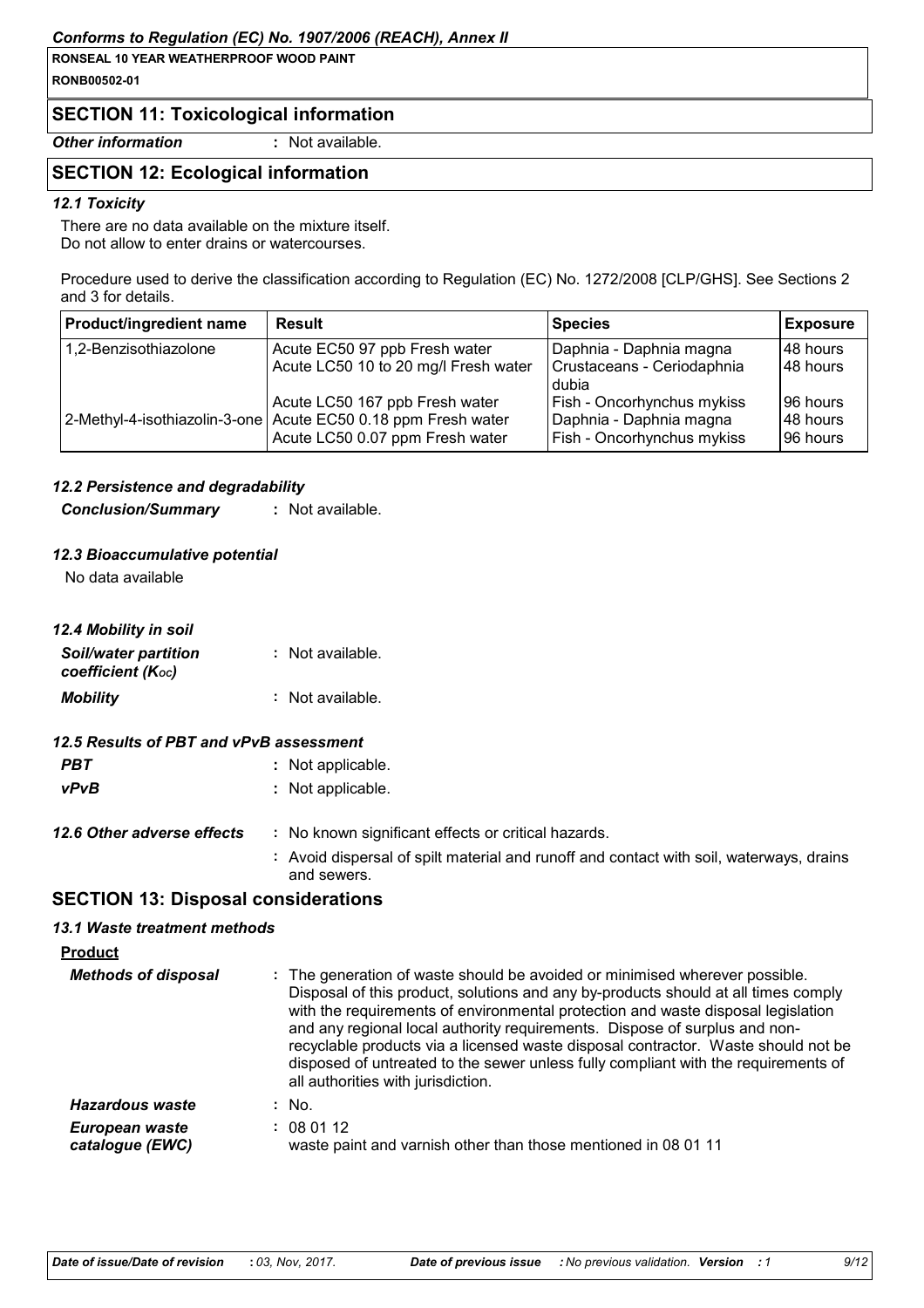| <u> Comonis to Regulation (LC) NO. 1901/2000 (REACH), Annex II</u> |                                                                                                                                                                                                                                                                                                                                                  |  |
|--------------------------------------------------------------------|--------------------------------------------------------------------------------------------------------------------------------------------------------------------------------------------------------------------------------------------------------------------------------------------------------------------------------------------------|--|
| RONSEAL 10 YEAR WEATHERPROOF WOOD PAINT                            |                                                                                                                                                                                                                                                                                                                                                  |  |
| <b>RONB00502-01</b>                                                |                                                                                                                                                                                                                                                                                                                                                  |  |
| <b>Disposal considerations</b>                                     | Do not allow to enter drains or watercourses.<br>Dispose of according to all federal, state and local applicable regulations.<br>If this product is mixed with other wastes, the original waste product code may no<br>longer apply and the appropriate code should be assigned.<br>For further information, contact your local waste authority. |  |
| <u>Packaging</u>                                                   |                                                                                                                                                                                                                                                                                                                                                  |  |
| <b>Methods of disposal</b>                                         | : The generation of waste should be avoided or minimised wherever possible. Waste<br>packaging should be recycled. Incineration or landfill should only be considered<br>when recycling is not feasible.                                                                                                                                         |  |
| <b>Disposal considerations</b>                                     | : Using information provided in this safety data sheet, advice should be obtained from<br>the relevant waste authority on the classification of empty containers. Empty<br>containers must be scrapped or reconditioned. Dispose of containers contaminated<br>by the product in accordance with local or national legal provisions.             |  |
| European waste<br>catalogue (EWC)                                  | Recycling possible. Ensure packaging is completely empty before recycling.<br>Dispose of uncured residues in the same way as the product itself. Plastic articles<br>15 01 02 - metallic packaging 15 01 04 - mixed packaging 15 01 06.                                                                                                          |  |
| <b>Special precautions</b>                                         | : This material and its container must be disposed of in a safe way. Empty containers<br>or liners may retain some product residues. Avoid dispersal of spilt material and<br>runoff and contact with soil, waterways, drains and sewers.                                                                                                        |  |
|                                                                    |                                                                                                                                                                                                                                                                                                                                                  |  |

#### **SECTION 14: Transport information**

|                                                 | <b>ADR/RID</b>           | <b>IMDG</b>              | <b>IATA</b>    |
|-------------------------------------------------|--------------------------|--------------------------|----------------|
| 14.1 UN number                                  | Not regulated.           | Not regulated.           | Not regulated. |
| 14.2 UN proper<br>shipping name                 | $\overline{\phantom{a}}$ | $\overline{\phantom{a}}$ |                |
| 14.3 Transport<br>Hazard Class(es)/<br>Label(s) | $\overline{\phantom{0}}$ | $\overline{\phantom{a}}$ |                |
| 14.4 Packing<br>group                           |                          | $\overline{\phantom{a}}$ | ۰              |
| 14.5<br><b>Environmental</b><br>hazards         | No.                      | No.                      | No.            |
| <b>Additional</b><br>information                |                          | $\overline{\phantom{a}}$ |                |

This mixture is not classified as dangerous according to international transport regulations (ADR/RID, IMDG, ICAO/IATA).

14.6 Special precautions for : Transport within user's premises: always transport in closed containers that are user upright and secure. Ensure that persons transporting the product know what to do in the event of an accident or spillage.

14.7 Transport in bulk : Not applicable. according to Annex II of **Marpol and the IBC Code** 

Multi-modal shipping descriptions are provided for informational purposes and do not consider container sizes. The presence of a shipping description for a particular mode of transport (sea, air, etc.), does not indicate that the product is packaged suitably for that mode of transport. All packaging must be reviewed for suitability prior to shipment, and compliance with the applicable regulations is the sole responsibility of the person offering the product for transport. People loading and unloading dangerous goods must be trained on all of the risks deriving from the substances and on all actions in case of emergency situations.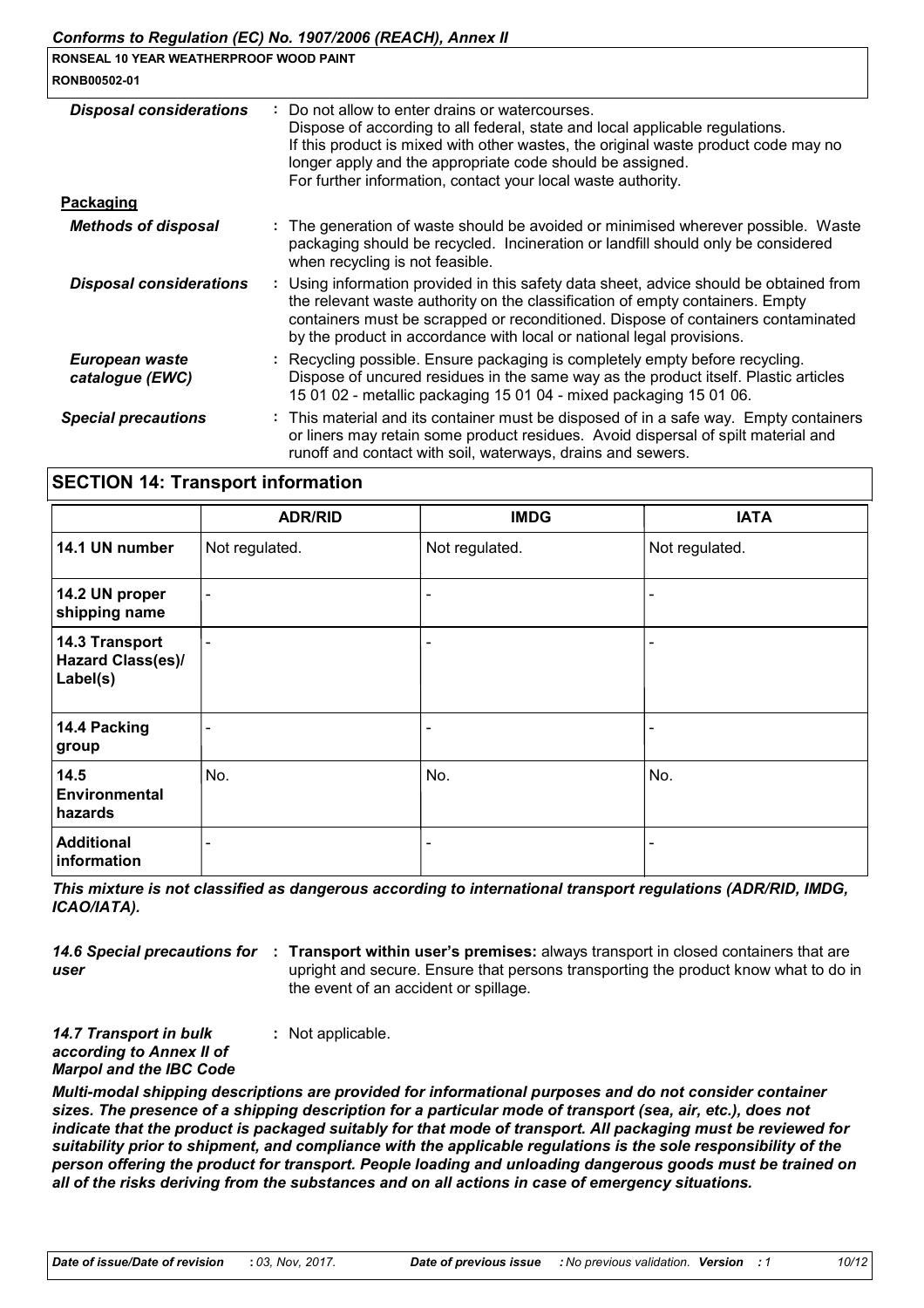# **SECTION 15: Regulatory information**

# 15.1 Safety, health and environmental regulations/legislation specific for the substance or mixture EU Regulation (EC) No. 1907/2006 (REACH)

**Annex XVII - Restrictions : Not applicable.** on the manufacture. placing on the market and use of certain dangerous substances, mixtures and articles

#### **Other EU requlations**

**Black List Chemicals** (76/464/EEC)

#### **Seveso Directive**

This product is not controlled under the Seveso Directive.

÷

| <b>15.2 Chemical safety</b> | : No Chemical Safety Assessment has been carried out. |
|-----------------------------|-------------------------------------------------------|
| $$                          |                                                       |

assessment

## **SECTION 16: Other information**

 $\nabla$  Indicates information that has changed from previously issued version.

| <b>Abbreviations and</b><br>acronyms              | $:$ ATE = Acute Toxicity Estimate<br>CLP = Classification, Labelling and Packaging Regulation [Regulation (EC) No.<br>1272/2008]<br>DMEL = Derived Minimal Effect Level<br>DNEL = Derived No Effect Level<br>EUH statement = CLP-specific Hazard statement<br>PBT = Persistent, Bioaccumulative and Toxic<br>PNEC = Predicted No Effect Concentration<br><b>RRN = REACH Registration Number</b><br>vPvB = Very Persistent and Very Bioaccumulative                                                                                                                                                                                                                                                     |
|---------------------------------------------------|--------------------------------------------------------------------------------------------------------------------------------------------------------------------------------------------------------------------------------------------------------------------------------------------------------------------------------------------------------------------------------------------------------------------------------------------------------------------------------------------------------------------------------------------------------------------------------------------------------------------------------------------------------------------------------------------------------|
| Key literature references<br>and sources for data | : Regulation (EC) No. 1272/2008 [CLP]<br>ADR = The European Agreement concerning the International Carriage of<br>Dangerous Goods by Road<br>DPD = Dangerous Preparations Directive [1999/45/EC]<br>DSD = Dangerous Substances Directive [67/548/EEC]<br>IATA = International Air Transport Association<br><b>IMDG = International Maritime Dangerous Goods</b><br>Conforms to Regulation (EC) No. 1907/2006 (REACH), Annex II, as amended by<br>Commission Regulation (EU) 2015/830<br>Directive 2012/18/EU, and relative amendments & additions<br>Directive 2008/98/EC, and relative amendments & additions<br>Directive 2009/161/EU, and relative amendments & additions<br><b>CEPE Guidelines</b> |

#### Procedure used to derive the classification according to Regulation (EC) No. 1272/2008 [CLP/GHS]

| <b>Classification</b>                                  |                                                                                                                                      | <b>Justification</b>                                                                                                                                                                                                                                                                              |
|--------------------------------------------------------|--------------------------------------------------------------------------------------------------------------------------------------|---------------------------------------------------------------------------------------------------------------------------------------------------------------------------------------------------------------------------------------------------------------------------------------------------|
| Not classified.                                        |                                                                                                                                      |                                                                                                                                                                                                                                                                                                   |
| <b>Full text of abbreviated H</b><br><b>statements</b> | : H301<br>H <sub>302</sub><br>H <sub>3</sub> 14<br>H <sub>315</sub><br>H317<br>H <sub>3</sub> 18<br>H <sub>330</sub><br>H400<br>H411 | Toxic if swallowed.<br>Harmful if swallowed.<br>Causes severe skin burns and eye damage.<br>Causes skin irritation.<br>May cause an allergic skin reaction.<br>Causes serious eye damage.<br>Fatal if inhaled.<br>Very toxic to aquatic life.<br>Toxic to aquatic life with long lasting effects. |